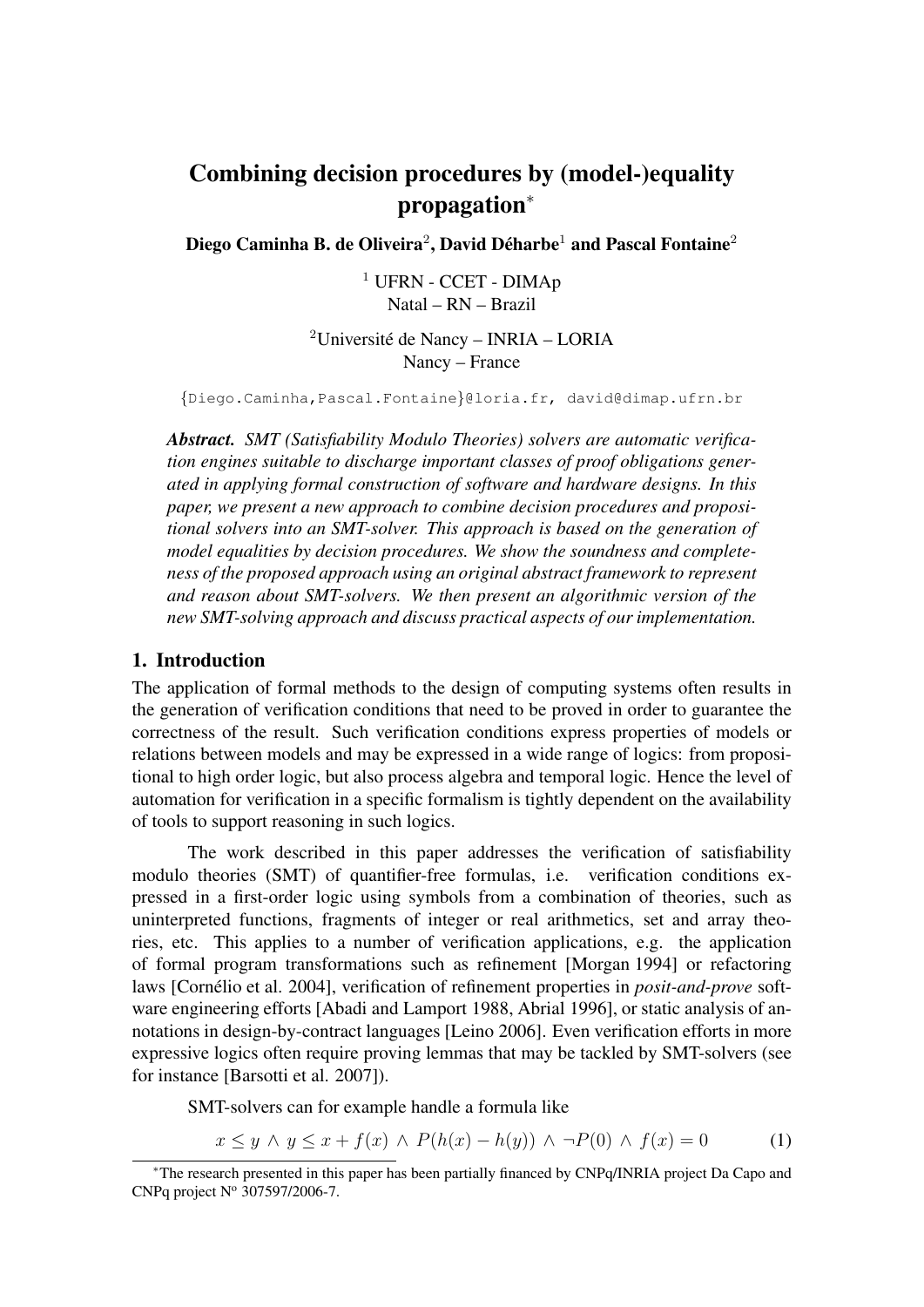which contains linear arithmetics on reals  $(0, +, -, <)$ , and uninterpreted symbols  $(P, h,$ *f*). SMT-solvers use decision procedures for the disjoint languages (for instance, congruence closure for uninterpreted symbols [Nelson and Oppen 1980], and simplex for linear arithmetics) and combine them to build a decision procedure for the union of the languages. The combination of decision procedures works either through some guessing, or through the exchange of information between the decision procedures. In the general case, the information exchanged between the decision procedures is a set of disjunctions of equalities, and handling them requires often complex and costly case splitting. In the special case of convex theories, exchanging only equalities (and not disjunctions) is enough to ensure the completeness of the combination. We here show that even in the general case (i.e. with non-convex theories) exchanging equalities is also sufficient for completeness thanks to the cooperation with the propositional reasoning engine of the SMT-solver.

The next section introduces notations and the basics of SMT-solvers. In Section 3 we present an abstract framework for describing SMT-solvers. It only serves to discuss the soundness and completeness of the combination framework we describe in this paper. It is not as detailed as the DPLL $(\mathcal{T})$  framework [Nieuwenhuis and Oliveras 2005] since it is not meant to be a precise description of solvers. By contrast to the  $DPLL(\mathcal{T})$  framework and for simplicity, our schema highlights the distinction between the Boolean reasoning and the theory reasoning. It is not difficult to understand  $DPLL(\mathcal{T})$  as being a refinement of our schema.

Section 4 uses the framework introduced in Section 3 to discuss the soundness and completeness of various approaches to SMT solving. In particular, we present a new approach that consists in only exchanging equalities: either those equalities are deduced by the decision procedures, or they are assumed by generalising models. The approach is suitable for any decision procedure capable of finding models; many decision procedures inherently have this capability. A concrete algorithm using this approach is presented in Section 5. This algorithm is a simplification of our implementation. A concrete example is discussed in Section 6.

## 2. Basics of SMT-solvers

#### 2.1. Notations

A *first-order language* is a tuple  $\mathcal{L} = \langle \mathcal{V}, \mathcal{F}, \mathcal{P} \rangle$  such that  $\mathcal{V}$  is an enumerable set of variables,  $F$  and  $P$  are sets of function and predicate symbols. Every function and predicate symbol is assigned an *arity*. Nullary predicates are *propositions*, and nullary functions are *constants*. The set of *terms* over the language *L* is defined in the usual way. An *atomic formula* is either  $t = t'$  where  $t$  and  $t'$  are terms, or a predicate symbol applied to the right number of terms. *Formulas* are built from atomic formulas, Boolean connectors (*¬*, *∧*, *∨*, *⇒*, *≡*), and quantifiers (*∀*, *∃*). A formula without quantifiers is called *quantifier-free*. A *theory* is a set of closed formulas. Two theories are *disjoint* if no predicate symbol in *P* or function symbol in  $\mathcal F$  is interpreted in both theories.

An *interpretation*  $\mathcal I$  for a first-order language provides a domain  $D$ , a total function  $\mathcal{I}[f]$  on *D* with appropriate arity to every function symbol f, a predicate  $\mathcal{I}[p]$  on *D* with appropriate arity to every predicate symbol p, and an element  $\mathcal{I}[x]$  to every variable  $x$ . By extension, an interpretation gives a value in  $D$  to every term, and a truth-value to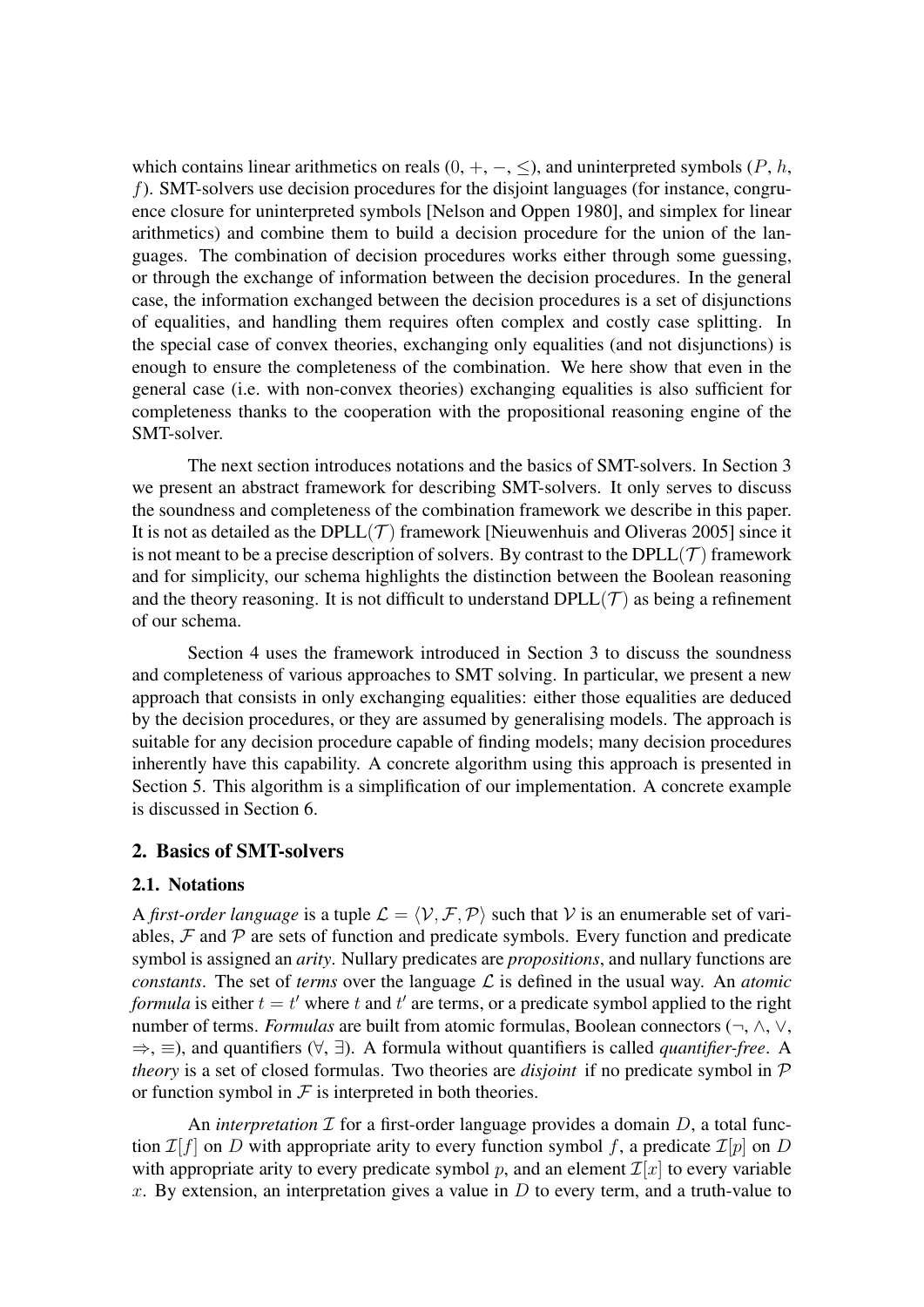every formula. A *model* for a formula (or a theory) is an interpretation that makes the formula (resp. every formula in the theory) true. A formula is *satisfiable* if it has a model, and it is *unsatisfiable* otherwise. A formula  $\varphi$  is  $\tau$ -satisfiable if it is satisfiable in the theory *T*, that is, if  $T \cup {\varphi}$  is satisfiable. A *T*-model of  $\varphi$  is a model of  $T \cup {\varphi}$ . A formula  $\varphi$  is  $\mathcal T$ -unsatisfiable if it has no  $\mathcal T$ -model. A formula is  $(\mathcal T)$ -valid if its negation is (*T*)-unsatisfiable. The formula  $\varphi$  is a (*T*)-*logical consequence* of the formula  $\psi$ , noted  $\psi \models_{\tau} \varphi$  if every (*T*-)model of  $\psi$  is a (*T*-)model of  $\varphi$ . The logical consequence is also defined for sets of formulas, understanding a set of formulas as the conjunction of its components.

An *atom* is an atomic formula. A *literal* is an atom or the negation of an atom. If *`* is a literal we implicitly consider that  $\neg\neg\ell$  is the literal  $\ell$ . A *conjunctive normal form* is a conjunction of *clauses*, i.e. a conjunction of disjunctions of literals. It is always possible to transform a quantifier-free formula into equivalent or equisatisfiable conjunctive normal form. We assume that clauses never contain twice the same atom; if a clause contains a literal and its negation, it reduces to the valid clause; redundant literals in clauses can be eliminated.

A theory *T* is said *convex*, if whenever a disjunction of equalities  $x_1 = y_1 \vee$  $x_n = y_n$  is a logical consequence of a set of literals  $\Gamma$  (i.e.  $\Gamma \models \tau x_1 = y_1 \vee \ldots x_n =$ *y<sub>n</sub>*), then  $\Gamma$   $\models$   $\tau$   $x_i = y_i$  for some  $i \in [1..n]$ . A theory  $\tau$  is *stably infinite* if every *T* -satisfiable set of literals Γ has an infinite model.

A *propositional abstraction* for a set of formulas is this set of formulas in which every atom has been replaced by a proposition, every occurrence of the same atom being replaced by the same proposition. A set of clauses is *propositionally satisfiable* if its propositional abstraction is satisfiable. A *propositional assignment* Γ is a set of literals such that  $\ell \notin \Gamma$  or  $\neg \ell \notin \Gamma$  for every literal  $\ell$ . By construction, a propositional assignment is a propositionally satisfiable set. A propositional assignment Γ is *total* with respect to a set of clauses if  $\ell \in \Gamma$  or  $\neg \ell \in \Gamma$  for every atom  $\ell$  used in the set. A set of formulas *G* is a *propositional consequence* of a set of formulas *H*, if the propositional abstraction of *G* is a logical consequence of the propositional abstraction of *H*, the mapping from atoms to propositions being the same in both abstractions. An *entailing assignment* Γ for a set of clauses *S* is a propositional assignment such that *S* is a propositional consequence of Γ.

#### 2.2. General overview

SMT-solvers are built by extending a propositional satisfiability solver, or SAT-solver for short, with decision procedures for the theories that appear in the formula. The SATsolver is given the propositional abstraction of  $\varphi$ . For instance, consider  $\varphi$  is the following formula:

$$
\neg \left( \left( \overbrace{x \leq y}^{p_1} \wedge \overbrace{y \leq x + f(x)}^{p_2} \wedge \overbrace{f(x) = 0}^{p_3} \wedge \overbrace{P(h(x) - h(y))}^{p_4} \right) \Rightarrow \left( \overbrace{P(0)}^{p_5} \wedge \overbrace{f(y) = 0}^{p_6} \right) \right)
$$

Each atom of  $\varphi$  is abstracted to a propositional variable  $p_i$ . In practice, propositional SATsolvers represent formulas in conjunctive normal form; for instance, the propositional abstraction of the previous formula would be represented as:

$$
p_1 \wedge p_2 \wedge p_3 \wedge p_4 \wedge (\neg p_5 \vee \neg p_6).
$$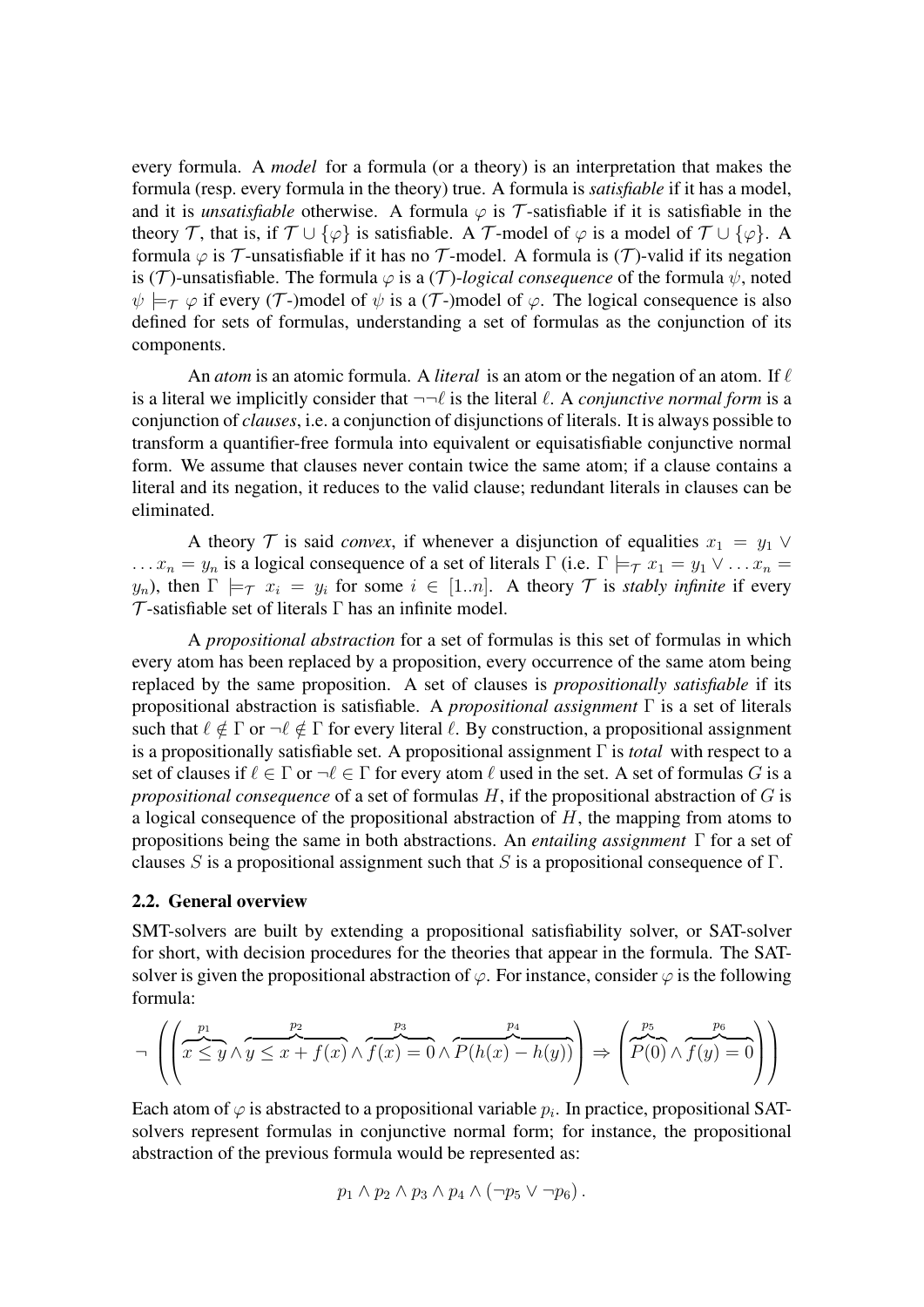If the formula  $\varphi$  is propositionally unsatisfiable, then it is also unsatisfiable modulo theory. Otherwise, the SAT-solver finds an entailing assignment  $\Gamma$  of the formula abstraction by searching an assignment of the propositional variables that satisfies each clause in the current set. For the above example,  $\{p_1, p_2, p_3, p_4, \neg p_5\}$  is such an entailing assignment.

The *T* -satisfiability of the conjunction of these literals needs then to be verified. In general, the literals may contain symbols from several theories  $\mathcal{T}_1, \mathcal{T}_2, \ldots, \mathcal{T}_k$ . An SMT-solver therefore needs a mechanism to combine the decision procedures for each  $\mathcal{T}_i$  into a decision procedure for the composition of these theories, such as Shostak's [Shostak 1984] or Nelson and Oppen's [Nelson and Oppen 1979].

In the Nelson and Oppen framework, the set of literals is used to produce an  $\text{equi-satisfiable set } Γ' = Γ_1 ∪ Γ_2 ∪ … Γ_k \text{ of } pure \text{ literals, i.e. literals of each Γ_i only}$ contain symbols from the theory  $\mathcal{T}_i$ . Such a separation is easily built by introducing new variables. For instance a separation for the set of literals for (1) and for the set of literals corresponding to the former entailing assignment  $\{p_1, p_2, p_3, p_4, \neg p_5\}$  can be:

$$
\Gamma_1 = \{x \le y, y \le x + \mathbf{v}_1, \mathbf{v}_1 = 0, \mathbf{v}_2 = \mathbf{v}_3 - \mathbf{v}_4, \mathbf{v}_5 = 0\}
$$
  
\n
$$
\Gamma_2 = \{P(\mathbf{v}_2), \neg P(\mathbf{v}_5), \mathbf{v}_1 = f(x), \mathbf{v}_3 = h(x), \mathbf{v}_4 = h(y)\}
$$

where  $v_1$  to  $v_5$  are new variables,  $\mathcal{T}_1$  and  $\mathcal{T}_2$  are respectively the theories for linear arithmetics on reals and for uninterpreted functions. One then identifies the set of shared variables  $S = \{v_1, v_2, v_3, v_4, v_5, x, y\}$ . The decision procedures for each theory  $\mathcal{T}_i$  receive the corresponding set of now pure literals Γ*<sup>i</sup>* and should propagate to other decision procedures all the equalities between the shared variables that can be derived from Γ*<sup>i</sup>* and from such equalities received from the other decision procedure. If the signatures are disjoint and the theories stably infinite, then the original set of literals is unsatisfiable if and only if unsatisfiability is derived by one of the decision procedures.

If the original set of literals  $\Gamma$  is satisfiable, then it is a model modulo theory of the original formula  $\varphi$ , which is itself satisfiable. Otherwise, the propositional solver needs to be updated to prevent it from generating such assignment again. From a logical viewpoint this corresponds to adding the negation of the assignment, or any unsatisfiable subset thereof. It is easy to see that this can be achieved by adding a new clause in the propositional SAT-solver, consisting of the negation of the literals in such subset. For our example, the clause  $\neg p_1 \lor \neg p_2 \lor \neg p_3 \lor \neg p_4 \lor p_5$  would be added.

In some cases, the decision procedures, or the combination framework, may be able to generate lemmas from  $\varphi$  that may be useful to guide and restrict the search space of the propositional SAT-solver. For instance, assuming *t* is a term with an integer type, and that the formula  $\varphi$  contains the atoms  $0 < t$  and  $t < 3$ , adding the clause  $\neg 0 <$  $t \vee \neg t < 3 \vee t = 1 \vee t = 2$  introduces indirectly an integer arithmetics property at the propositional level.

#### 3. Soundness and completeness of SMT-solvers

Initially, the formula given as input to the SMT-solver is converted to a conjunctive set of clauses *S*. The SAT-solver maintains a propositional assignment Γ for this set of clauses. The pair  $S$ ,  $\Gamma$  thus represents the current state of the solver. The set of rules given in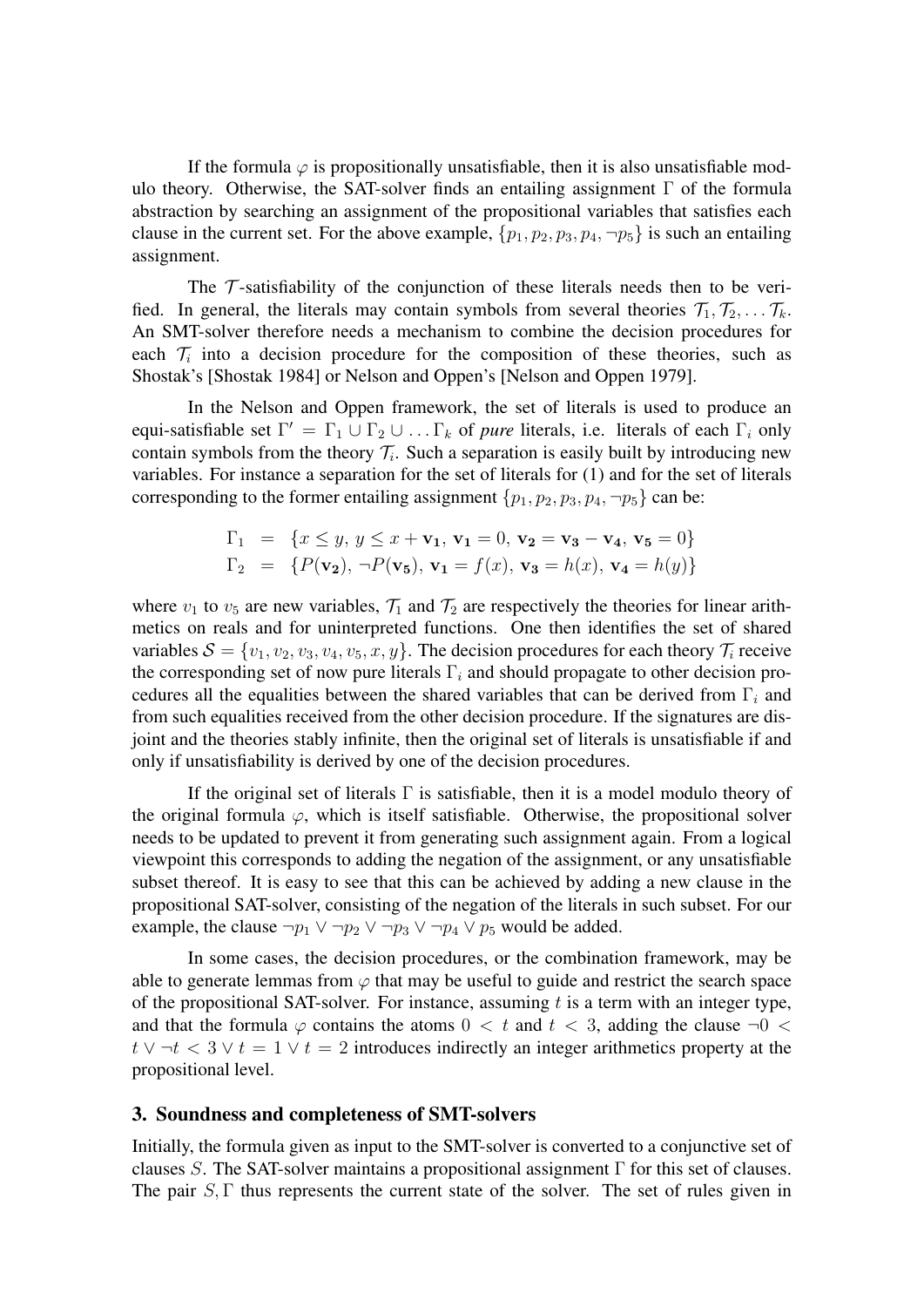**Bool:** 
$$
\frac{S, \Gamma}{S, \Gamma'}
$$
  $\Gamma'$  is a propositional assignment of S (2)

UNSAT: 
$$
\frac{S, \Gamma}{UNSAT}
$$
 S is propositionally unsatisfiable  
 $S, \Gamma$  S is

$$
\text{LEARN:} \quad \frac{S, 1}{S \cup C, \Gamma} \qquad S \models_{\mathcal{T}} C \tag{4}
$$

SAT: 
$$
\frac{S, \Gamma}{\text{SAT}(\Gamma)}
$$
  $\Gamma$  is entailing and  $\mathcal{T}$ -satisfiable (5)

#### **Figure 1. Rules representing the execution of an SMT-solver**

Figure 1 schematizes the possible steps taken by the solver and are described in details in the following. Observe that clauses may be added to the set either by the SAT-solver itself, or by the theory reasoner (based on the propositional assignment from the SAT-solver). The reasoning ends when the SAT-solver concludes that the set of clauses is unsatisfiable, or when the theory reasoner asserts that the propositional assignment is also *T* -satisfiable.

Rule BOOL (2) formalizes the update of the propositional assignment by the SATsolver; Γ' is a new assignment such that  $\Gamma' \cup \{C\}$  is propositionally satisfiable for every clause  $C \in S$ . The assignment is not required to be total; an assumption about assignment totality will be made later. The SAT-solver can also conclude that *S* is unsatisfiable using rule UNSAT (3).

The addition of new clauses is represented by rule LEARN (4). The new clause *C* may be added by the SAT-solver itself. In that case, *C* is a propositional consequence of *S*. The clause may also be added by the theory reasoner; *C* should then be a logical consequence of the set *S*, according to the considered theory ( $S \models_T C$ ). By induction, it is clear that every added clause is a consequence of the original formula, and that the set of clauses is always equisatisfiable to the original set of clauses.

If the assignment produced by the SAT-solver is entailing and  $\mathcal T$ -satisfiable, then the theory solver may conclude that the formula is satisfiable. This is summarized in rule SAT (5).

In the present scheme, no assumption is made on the order of application of rules, on how the clause *C* is generated in LEARN (4) and on the relation between consecutive assignments from the SAT-solver. This is all left abstract, with side conditions for the soundness and completeness of the SMT-solver.

#### Theorem 1 *An SMT-solver implementing the rules of Figure 1 is sound.*

*Proof*: Every clause added to the initial set of clauses using rule LEARN (4) is a logical consequence of the initial set of clauses. If the SAT-solver concludes to the propositional unsatisfiability of the set of clauses, the initial set of clauses is unsatisfiable. Also, if there is a propositional entailing assignment that is  $\mathcal T$ -satisfiable, the original set of clauses is satisfiable. satisfiable.  $\Box$ 

Notice that the assumption in rule LEARN (4) is very permissive. It holds notably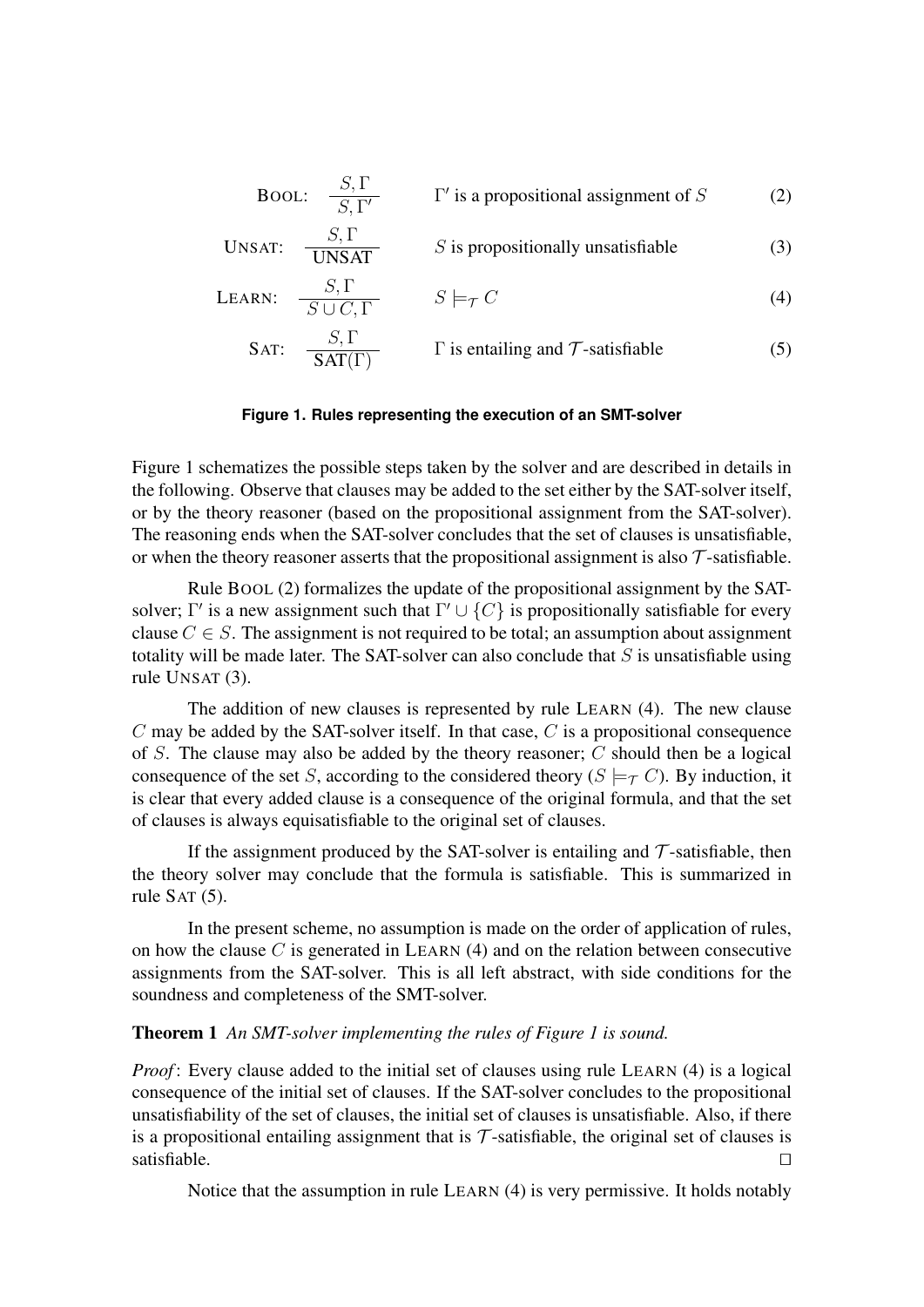for propositional learning, where the new clause *C* is obtained by propositional resolution of clauses in *S*, guided by the FUIP computation [Zhang et al. 2001]. It also holds for conflict clauses from the theory reasoner where the clause *C* is the disjunction of the negation of literals in a *T* -unsatisfiable subset of the assignment Γ (*T* being the considered theory). Some further assumptions are however required to prove the completeness of an SMT-solver implementing the rules of Figure 1.

Theorem 2 *An SMT-solver implementing the rules of Figure 1 is complete (eventually terminates on a SAT or UNSAT state) provided that*

- *if the set of clauses remains unchanged*<sup>1</sup>, the SAT-solver will eventually either – *provide an entailing assignment*
	- *or conclude to the unsatisfiability of the set of clauses with rule* UNSAT *(3);*
- *• the atoms of the clauses added in rule* LEARN *(4) belong to a finite set that is fixed* a priori *for the whole run of the SMT-solver;*
- *• for any state S,* Γ *where* Γ *is entailing, either rule* SAT *(5) is applied or rule* LEARN *(4) is applied, with C not being a propositional consequence of* Γ*.*

*Proof*: If the run is finite then it should end either with rule SAT (5) or rule UNSAT (3). This is proved by contradiction. Assume the run is finite but does not terminates on an UNSAT or SAT state. Then the ending state is of the form *S,* Γ. Since the set of clauses *S* does not change, the first assumption implies that  $\Gamma$  is entailing. Since  $\Gamma$  is entailing, the last assumption ensures either that

- the new state is SAT (with the application of rule SAT (5)) or
- the rule LEARN (4) is applied and introduces a clause C that is not a propositional consequence of Γ.

The first option is not possible, since the ending state is *S,* Γ. The second option is also not possible, since this would change the set *S*, and contradict the fact that *S,* Γ is the ending state.

Assume now that the run is infinite. The set of atoms that are or will be present in the set of clauses is finite, thanks to the second assumption. The set of possible different clauses is also finite. At some point no new clause will be added to the set of clauses *S* by rule LEARN (4), and the SAT-solver will eventually provide an entailing assignment Γ. The rule SAT (5) being an ending rule, the next rule will be rule LEARN (4), and a clause *C* will be generated. Since *C* already belongs to the set of clauses and Γ is entailing, then *C* is a logical consequence of  $\Gamma$  which contradicts the last assumption of the theorem.  $\Box$ 

The three requirements in the above theorem are reasonable. The first requirement is on the SAT-solver; if the set of clauses does not change, SAT-solvers will eventually decide that the set of clauses is unsatisfiable, or provide a total (and thus entailing) assignment. The two remaining requirements are related to the theory reasoner and are discussed in the next section.

## 4. Combination of theories and propositional reasoning

In this section, we instantiate the previous framework to common approaches of combinations of theories, and discuss those various approaches.

 ${}^{1}$ By unchanged, we mean that no clause is added, or every added clause is already in the set of clauses known by the SAT-solver.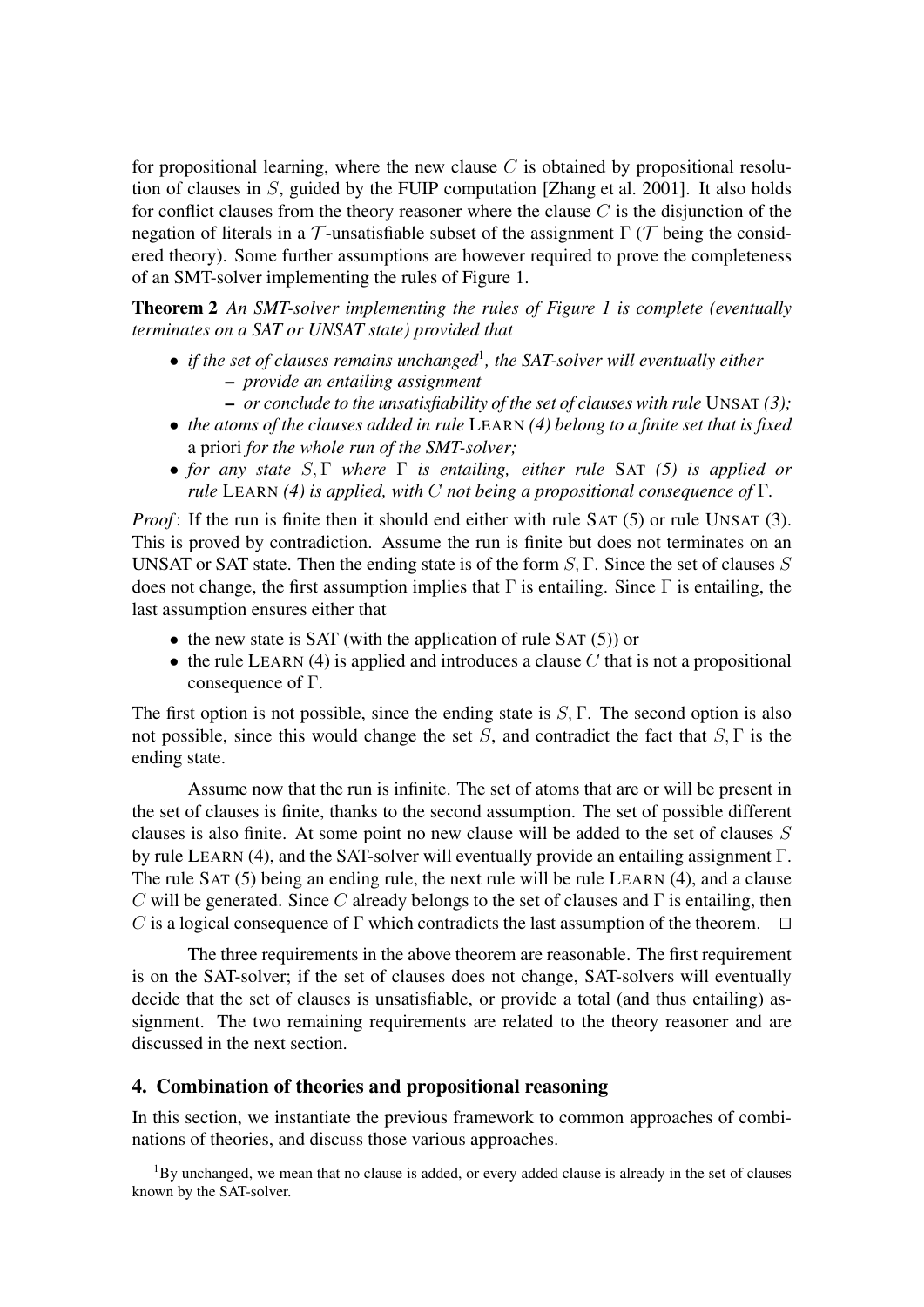#### 4.1. Nelson-Oppen and arrangements

As discussed in Section 2.2, to study the  $\mathcal T$ -satisfiability of a set of literals  $\Gamma$ , where the theory  $\mathcal T$  is the union of the two disjoint stably infinite<sup>2</sup> theories  $\mathcal T_1$  and  $\mathcal T_2$ , one traditionally first build a separation  $(\Gamma_1, \Gamma_2)$  such that  $\Gamma_1 \cup \Gamma_2$  is *T*-equisatisfiable to Γ, and Γ<sub>1</sub> only contains interpreted symbols from  $\mathcal{T}_1$  (similarly for Γ<sub>2</sub>). An arrangement *A* of a set of variables is a set that contains either  $X = Y$  or  $X \neq Y$  for every pair of variables *X, Y* in the set. For instance, an arrangement for the set of variables  $S = \{v_1, v_2, v_3, v_4, v_5, x, y\}$  from the example in Section 2 could be  $\{v_1 =$  $v_2, v_1 \neq v_3, v_3 = v_4, v_4 = v_5, x \neq v_1, x \neq v_3, x = y$  (redundant (dis)equalities have been ignored). The result behind the Nelson-Oppen combination scheme (see for instance [Nelson and Oppen 1979, Tinelli and Harandi 1996]) states that  $\Gamma$  (or equivalently  $\Gamma_1 \cup \Gamma_2$ ) is  $\mathcal T$ -satisfiable if and only if there exists an arrangement *A* of the shared variables such that  $A \cup \Gamma_1$  is  $\mathcal{T}_1$ -satisfiable and  $A \cup \Gamma_2$  is  $\mathcal{T}_2$ -satisfiable. The  $\mathcal{T}$ -satisfiability problem is thus reduced to a set of  $\mathcal{T}_1$ -satisfiability and  $\mathcal{T}_2$ -satisfiability problems.

There are as many different arrangements for a set of variables as partitions of that set. The number of arrangements grows faster than exponentially with respect to the size of the set of variables. The naive approach — that is, extensively testing all arrangements — is thus only tractable for very small problems. However the approach called *Delayed Theory Combination* (see [Bruttomesso et al. 2006]) is a successful and simple technique that delegates the job of enumerating arrangements to the SAT-solver. The formula is purified<sup>3</sup> before it is given to the SAT-solver, and the (entailing) total assignments from the SAT-solver should give a truth-value to every equality between shared variables. The assignment is then given to every theory reasoner in the combination; each theory reasoner only picks among the assignment the literals that are relevant to the theory. This technique is implemented in several state of the art SMT-solvers. When given a total assignment  $\Gamma$ , one theory reasoner can conclude that its set is unsatisfiable and then it returns a conflict clause of the form  $\vee_{\ell \in \gamma} \neg \ell$  where  $\gamma$  is an unsatisfiable subset of  $\Gamma$ ; this clause is obviously not a logical consequence of Γ. In the other case, every theory reasoner concludes that its set is satisfiable, and  $\Gamma$  is also satisfiable in the combination of theories since every (entailing) total assignment contains an arrangement. According to Section 3, the approach is thus sound and complete.

#### 4.2. Nelson-Oppen and deduced disjunctions of equalities

Another practical way is to build the arrangement using deduced disjunctions of equalities from the independent theories. Informally, the following theorem states that two disjoint theories can agree on the satisfiability of a set of literals if no disjunction of equality can be deduced by one or the other theory (and given as a new fact to the other theory). Completeness of a cooperation of decision procedures can be obtained by exhaustively exchanging disjunctions of equalities between the decision procedures (instead of checking all arrangements).

<sup>&</sup>lt;sup>2</sup>Disjointness and stably infiniteness are sufficient conditions for the easy combination of two theories. Those conditions are not necessary, but for simplicity, we assume those conditions are met.

<sup>&</sup>lt;sup>3</sup>Purification ensures every atom contains interpreted symbols from only one theory. It has the same effect than building a separation, but it is done once and for all in the original formula and not on successive assignments.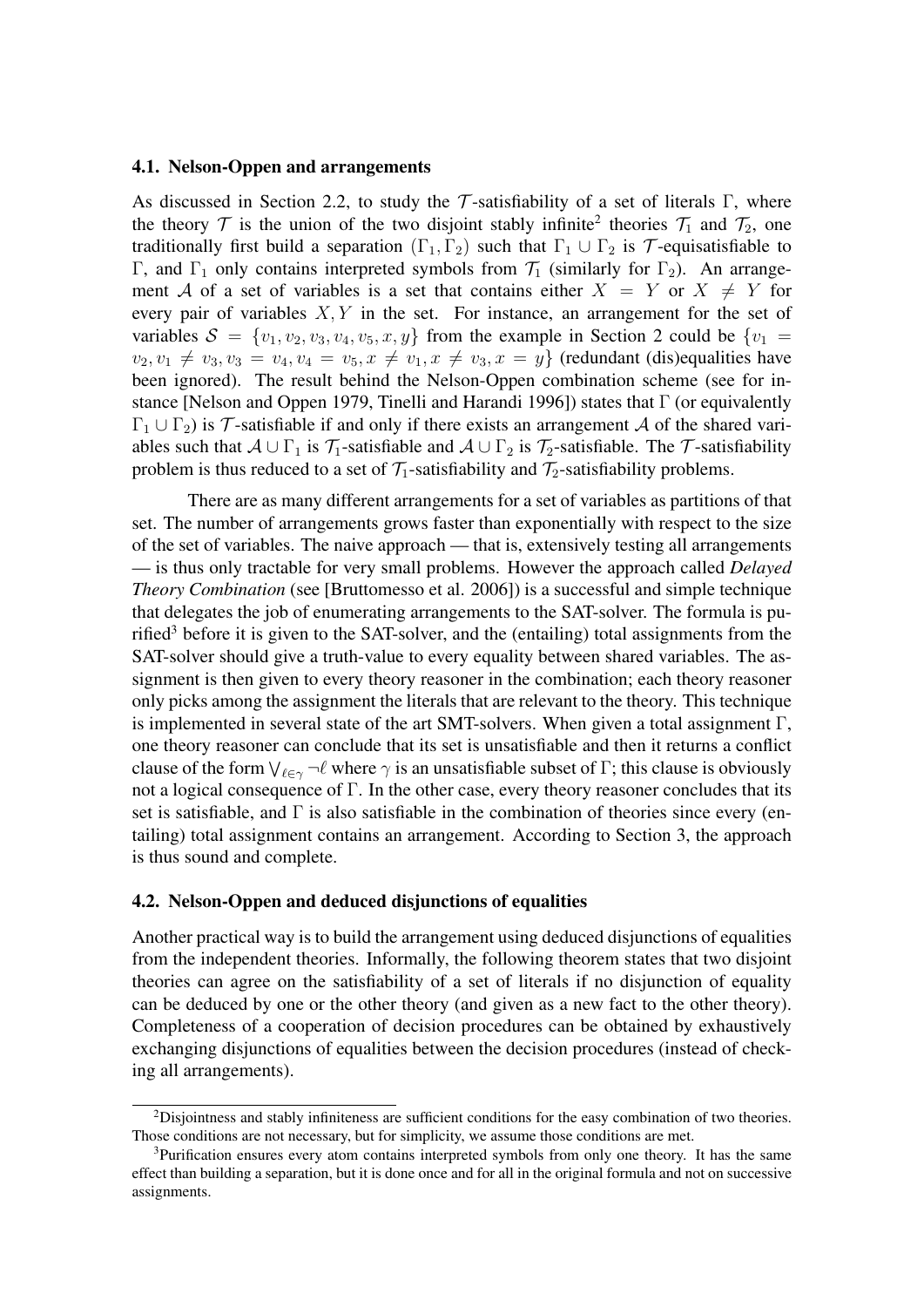**Theorem 3** Assume  $\Gamma_1$  *is*  $\mathcal{T}_1$  *satisfiable*,  $\Gamma_2$  *is*  $\mathcal{T}_2$  *satisfiable, but*  $\Gamma_1 \cup \Gamma_2$  *is not*  $\mathcal{T}_2$ *satisfiable. Then there exists a disjunction of equalities*  $\Delta = (x_1 = y_1 \vee \ldots x_n = y_n)$ *(where*  $x_1, \ldots x_n$  *and*  $y_1, \ldots y_n$  *are shared variables) such that* 

- $\Gamma_1 \models_{\tau_1} \Delta$  *and*  $\Gamma_2 \not\models_{\tau_2} x_i = y_i$  *for each i such that*  $1 \leq i \leq n$ ;
- *or*  $\Gamma_2 \models_{\mathcal{T}_2} \Delta$  *and*  $\Gamma_1 \not\models_{\mathcal{T}_1} x_i = y_i$  *for each i such that*  $1 \leq i \leq n$ .

*Proof*: Let  $S_1$  bet the set of all equalities  $x = y$  such that  $\Gamma_1 \models_{\tau_1} x = y$ , and  $S_2$  bet the set of all equalities  $x = y$  such that  $\Gamma_2 \models_{\tau_2} x = y$ . Assume  $x_1 = y_1$  belongs to  $S_1$ but not to  $S_2$ : then the required new deduced disjunction of equalities can simply be this single equality (and similarly for an equality that belong to  $S_2$  but not  $S_1$ ). It remains to consider  $S_1 = S_2$ . The set  $S_1$  (or equivalently  $S_2$ ) is extended to form an arrangement A by adding  $x \neq y$  to  $S_1$  whenever  $x = y$  does not belong to  $S_1$ . According to the result behind the Nelson-Oppen combination scheme  $A \cup \Gamma_1$  is  $\mathcal{T}_1$ -unsatisfiable or  $A \cup \Gamma_2$  is  $\mathcal{T}_2$ -unsatisfiable since  $\Gamma_1 \cup \Gamma_2$  is  $\mathcal{T}_1$ -unsatisfiable. Assume that  $\mathcal{A} \cup \Gamma_1$  is  $\mathcal{T}_1$ -unsatisfiable (the other case is handled similarly). Then  $\Gamma_1 \models \tau_1 \lor x \neq y \in A$  *x* = *y* and by construction  $\Gamma_2 \not\models x = y$  if  $x \neq y$  belongs to A.

The application of the previous result requires splitting at the theory level. Assume  $\Gamma_1 \models_{\tau_1} x_1 = y_1 \vee \ldots x_n = y_n$ . Then, for every *i*,  $\Gamma_2 \cup \{x_i = y_i\}$  is checked for satisfiability. If there exists *i* such that  $\Gamma_2 \cup \{x_i = y_i\}$  is satisfiable, there may also exists another disjunction of equalities  $x'_1 = y'_1 \vee \dots x'_{n'} = y'_{n'}$  such that  $\Gamma_2 \cup \{x_i = y_i\} \models x'_1 =$  $y'_1 \vee \ldots x'_{n'} = y'_{n'}$ . This new disjunction would also imply some splitting. Eventually no more disjunction of equalities will be generated and both theories in the combination will conclude that their respective set of literals (plus the equalities coming from the case splittings) are satisfiable, or a conflict will occur and it will be required to backtrack on the case splits to examine every choice.

If case splitting and backtracking is realised inside the theory reasoner for the combination of theories, the theory reasoner is complete by itself. When given an entailing assignment Γ from the SAT-solver, it will either conclude to the *T* -satisfiability of the assignment ( $\mathcal T$  being the considered combination of theories), or it returns a conflict clause of the form  $\bigvee_{\ell \in \gamma} \neg \ell$  where  $\gamma$  is an unsatisfiable subset of  $\Gamma$ ; once again, this clause is obviously not a logical consequence of  $\Gamma$ . No new atom is generated by the process, and all conditions are met for Theorems 1 and 2 to be applicable. The approach is sound and complete.

Some theories are particularly appropriate for the above method. As a direct consequence, no splitting is required when combining convex theories only. Many useful theories are convex, and notably linear arithmetics on the reals, and the theory of uninterpreted functions. Among the non-convex theories one finds the theory of linear arithmetics on the integers, and the theory of arrays.

In presence of non-convex theories, handling case splittings at the theory level may be difficult, and also inefficient. Usually this work is preferably delegated to the SAT-solver. This technique is referred as *Splitting on Demand* [Barrett et al. 2006]. In such a case, rather than splitting on a disjunction  $x_1 = y_1 \vee \ldots x_n = y_n$  that is a  $\mathcal{T}_i$ -logical consequence of the set of literals  $\Gamma_i$ , a new clause  $x_1 = y_1 \vee \ldots x_n = y_n \vee \bigvee_{\ell \in \Gamma_i} \neg \ell$ is added to the SAT-solver. Most preferably, only the literals  $\ell \in \Gamma_i$  that are required to imply the disjunction of equalities are added to the clause, so that the added clause subsumes many other clauses that would be generated in similar cases.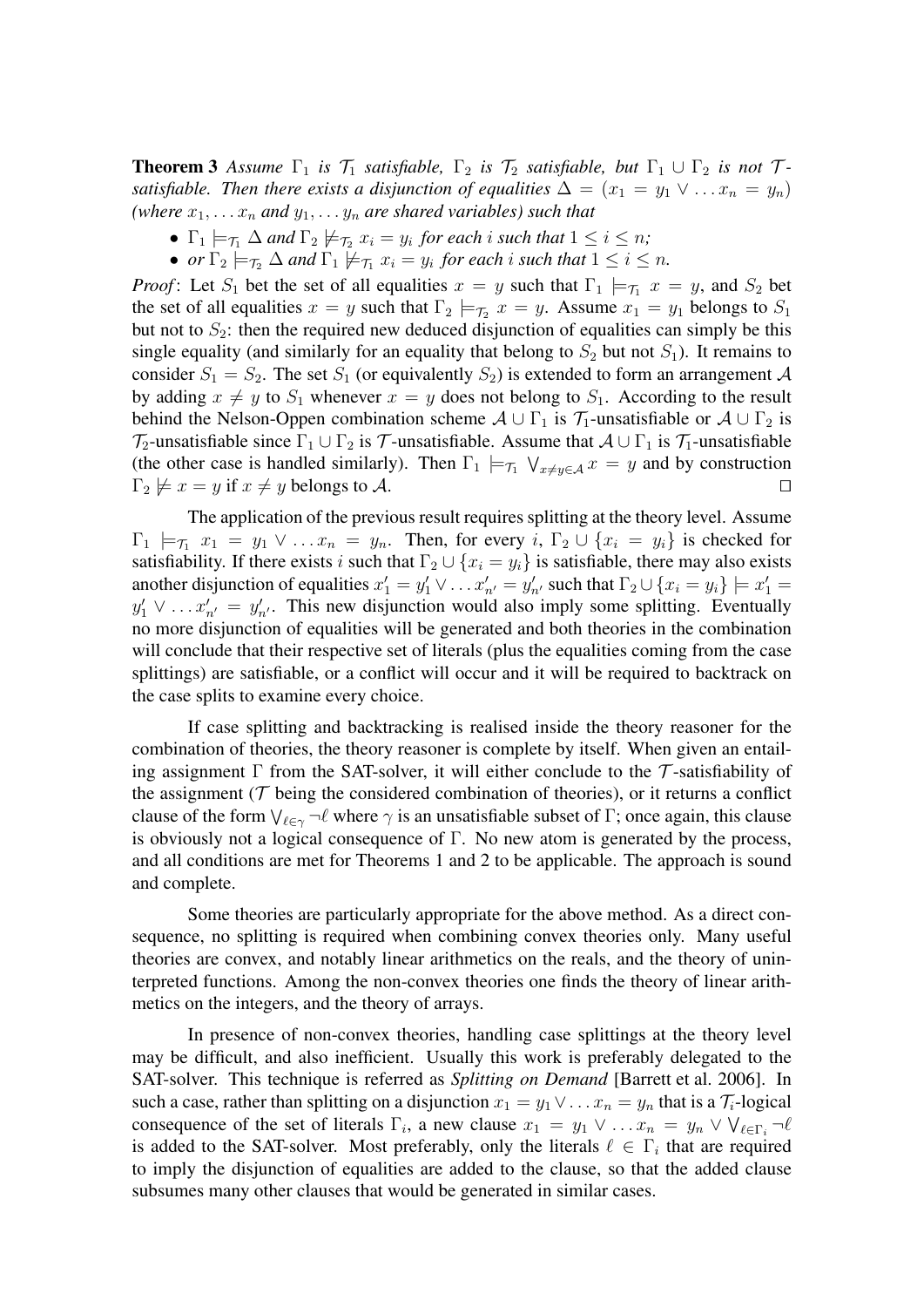In contrast to Delayed Theory Combination and splitting inside theory reasoners, handling case splitting through the SAT-solver may introduce new atoms, namely equalities between terms that are not in the original formula. However, since there are only a finite number of terms in the original formula, and thus a finite number of possible equalities between terms from the original formula, the second assumption of Theorem 2 is fulfilled. For the last assumption to be fulfilled, it is sufficient to require from the theory reasoner that, if it is not able to state if the assignment is  $\mathcal T$ -satisfiable or not, it should at least provide a deduced clause. According to Theorem 3 such a clause exists whenever the assignment is  $\mathcal T$ -unsatisfiable; this clause is not a propositional consequence of the assignment. If the theory reasoners are complete with respect to the deduction of disjunction of equalities, the SMT-solver is sound and complete.

For some theories (and in particular, for linear arithmetics over the integer) it is not easy to be complete for the deduction of disjunction of equalities (see for instance [Lahiri and Musuvathi 2005]). Moreover some decision procedures for convex theories are not easily tweaked to produce equalities between variables. The next section presents another way to ensure completeness of SMT-solvers in those cases.

#### 4.3. Introducing model equalities

The method we present here is suitable for decision procedures that are not able to deduce disjunctions of equalities, or that are not complete with respect to deduction of (disjunctions of) equalities. We assume they are however able to find a concrete model for a set of constraints, i.e. literals. As an example, it means that a reasoner for integer linear arithmetics is able to find a mapping from variables to integers such that all constraints are satisfiable. Many decision procedures inherently have such a capability.

Assume that an assignment  $\Gamma$  provided by the SAT-solver produces (pure) literals  $Γ_1$  and  $Γ_2$  to be handled by theory reasoners for  $T_1$  and  $T_2$  respectively. Assume also that  $\Gamma_1$  is  $\mathcal{T}_1$ -satisfiable, and  $\Gamma_2$  is  $\mathcal{T}_2$ -satisfiable. Finally assume that all generated disjunctions of equalities have been handled as in the previous subsection. The theory reasoners that are not complete with respect to deduction of (disjunctions of) equalities should then compute a model, and generate the equalities between shared variables that correspond to the model and that do not already belong to Γ. Those equalities are then given to the other decision procedure, as if they were in the original assignment. Those equalities may themselves force the other decision procedure to deduce or produce other equalities. Eventually no more equality is shared. If a conflict occurs, the theory reasoner for  $\mathcal{T}_i$ generates a conflict clause *C* of the form  $\vee_{\ell \in \gamma} \neg \ell$  where  $\gamma$  is a  $\mathcal{T}_i$ -unsatisfiable subset of Γ *∪* Γ *<sup>0</sup>* with Γ *<sup>0</sup>* being the set of all generated equalities. This clause is added to the set of clauses handled by the SAT solver. It may contain atoms (equalities) coming from models. If it does not, it is conflicting in the sense that  $\Gamma \cup \{C\}$  is unsatisfiable. If it does, it is obviously not a propositional consequence of  $\Gamma$ . The atoms generated here once again all belong to a finite set that is known *a priori*, namely the set of all equalities between two terms in the original formula.

If no conflict occurs, then  $\Gamma \cup \Gamma'$  contains equalities between any two shared variables that are equal according to the model. Conversely, if an equality between two shared variables does not belong to Γ *∪* Γ *0* , it has not been guessed nor deduced by the decision procedures in the combination. If we assume every decision procedure is either complete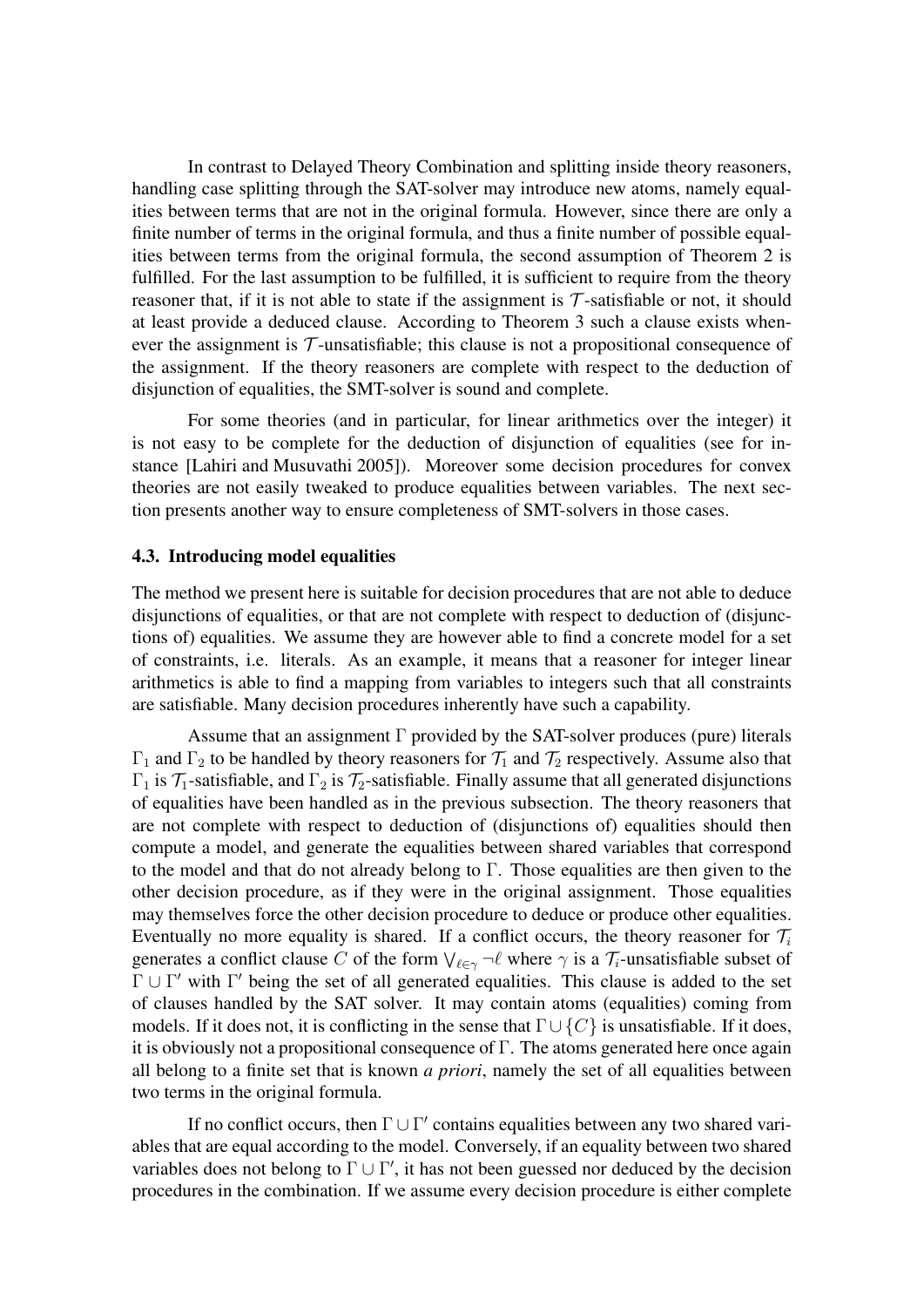with respect to the generation of disjunction of equalities, or that it generates model equalities, one can conclude that the two theories agree that, if no equality between two shared variables exists in  $\Gamma \cup \Gamma'$ , they should be different. An arrangement *A* can thus be built from the equalities in  $\Gamma \cup \Gamma'$ , augmented by the maximum number of inequalities between shared variables.  $A \cup \Gamma_1$  is  $\mathcal{T}_1$ -satisfiable and  $A \cup \Gamma_2$  is  $\mathcal{T}_2$ -satisfiable. Rule SAT (5) can be applied and the third assumption of Theorem 2 is fulfilled. The approach is sound and complete.

## 5. An algorithm for Nelson-Oppen with model-equalities

Algorithm 1 provides a high level pseudo-code of the Nelson and Oppen framework with model equalities, as described in Section 4.3. We assume that the propositional satisfiability solver can incorporate new literals (corresponding to constraints that are not in the original formula). This capability is also required for the splitting on demand approach described in Section 4.2. The presented algorithm also gives the decision procedures the opportunity to take advantage of the similarities between consecutive sets of literals produced by the propositional SAT-solver as they may update their state to reflect only the difference between these sets.

As described in Section 4.3, we also assume that the decision procedures for the theories  $\mathcal{T}_i$  are able to generate the *model equalities* based on a model they keep based on the literals, equalities and inequalities they receive. The main difference with respect to a version without model equalities is located in the lines 17 to 21.

The main loop of the algorithm is executed until the SAT-solver can no longer produce a propositional satisfiable assignment (line 1). In this case, the original formula is unsatisfiable (Rule UNSAT (3)). Otherwise, a propositional model is computed (line 2) (Rule BOOL (2)). Each decision procedure *t* may then backtrack to a state based on the new set of literals corresponding to this assignment (line 4). Note that the set of literals available in such state should be *Ti*-satisfiable in each theory *T<sup>i</sup>* . The variable *newLiterals* will maintain the set of literals that the decision procedures need to receive. It is initially set with the new literals present in the assignment (line 5), and is later updated with equalities produced by the decision procedures (lines 16 and 19). This set is repeatedly propagated to each decision procedure until one of them detects unsatisfiability (line 9) or no new equalities can be deduced (line 22). If unsatisfiability is detected, then a conflict clause is generated and added to the propositional satisfiability solver (line 10). This action implements an instance of Rule LEARN (4). Otherwise, each decision procedure computes the set of variable equalities entailed by the current set of literals. These sets are stored for propagation at the next iteration (line 16). Ultimately, if no variable equalities can be deduced, then the decision procedures that do not have complete (disjunctions of) equality deduction capabilities will look for *model equalities* to propagate<sup>4</sup>.

Once all the literals and equalities have been propagated, additional lemmas produced by the decision procedures may be incorporated as clauses to the propositional satisfiability solver (lines 23–25). Again, this corresponds to an instance of Rule LEARN (4). Eventually, when no new information can be provided to the propositional satisfiability

<sup>&</sup>lt;sup>4</sup>In this algorithm, we assume that none of the non-convex theories have capabilities of generating disjunctions of equalities, i.e., internal case split is not handled.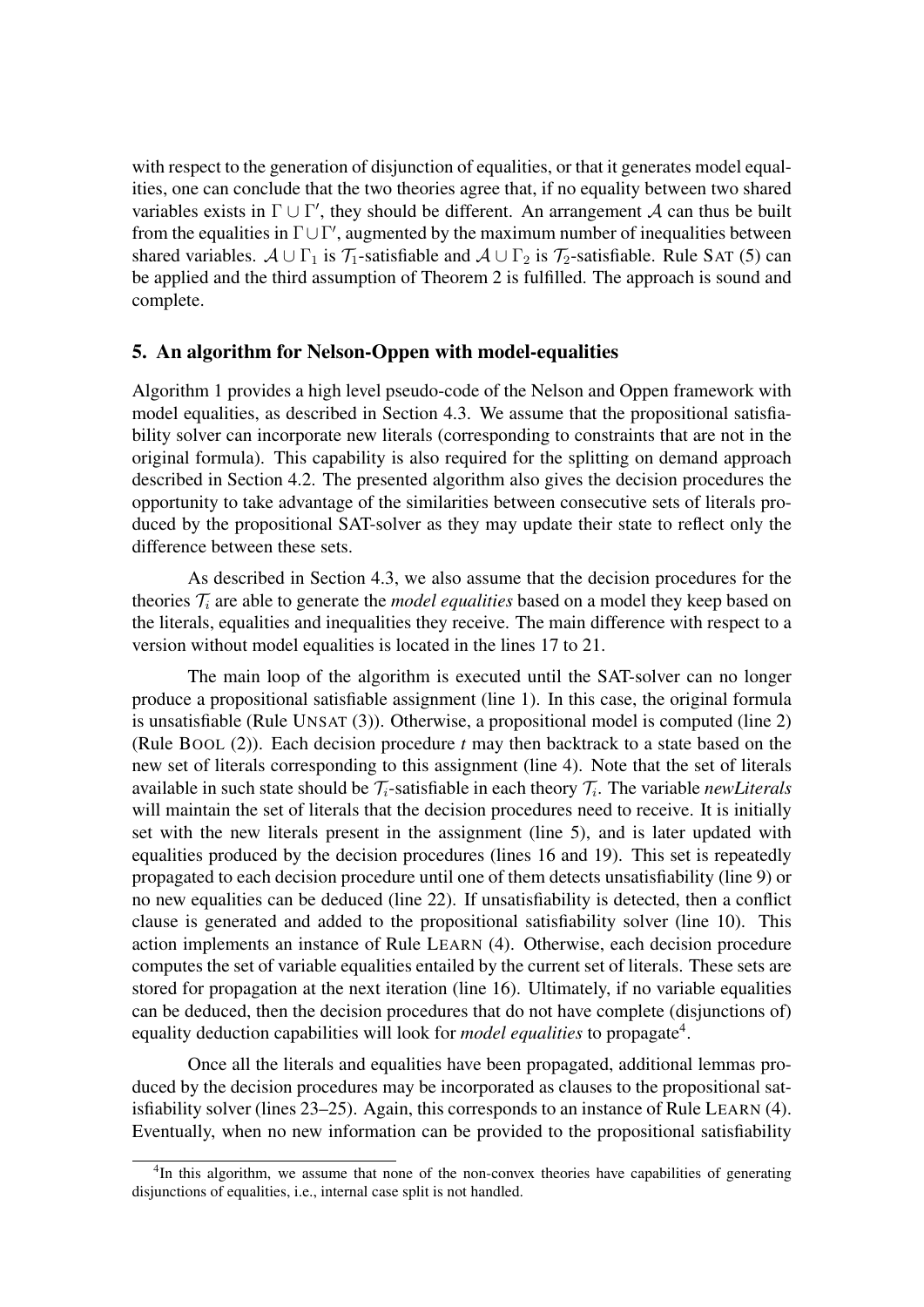solver, and if the assignment is total, then the algorithm concludes that the original formula is  $\mathcal T$ -satisfiable and halts (line 26), which corresponds to Rule SAT (5).

|                         | 1 while satSolver.status() = SAT do                                                              |  |  |  |
|-------------------------|--------------------------------------------------------------------------------------------------|--|--|--|
| $\overline{2}$          | $assignment := satSolver. assignment();$                                                         |  |  |  |
| 3                       | $status := SAT;$                                                                                 |  |  |  |
| $\overline{\mathbf{4}}$ | <b>foreach</b> t in theories <b>do</b> t.back $Jump(assignment)$ ;                               |  |  |  |
| 5                       | $new Literals := assignment.getNew Literals();$                                                  |  |  |  |
| 6                       | repeat                                                                                           |  |  |  |
| 7                       | <b>foreach</b> t in theories <b>do</b>                                                           |  |  |  |
| 8                       | $status := t.popagate Literals(new Literals);$                                                   |  |  |  |
| 9                       | if $status =$ UNSAT then                                                                         |  |  |  |
| 10                      | satSolver.add(t.configdictClause);                                                               |  |  |  |
| 11                      | break;                                                                                           |  |  |  |
| 12                      | end                                                                                              |  |  |  |
| 13                      | end                                                                                              |  |  |  |
| 14                      | <b>if</b> status = UNSAT then break;                                                             |  |  |  |
| 15                      | $new Literals := \{\};$                                                                          |  |  |  |
| 16                      | <b>foreach</b> t in theories <b>do</b> new Literals $+= t.getNewEqualities($ ;                   |  |  |  |
| 17                      | <b>if</b> new Literals = $\{\}$ then                                                             |  |  |  |
| 18                      | <b>foreach</b> t in theories $\wedge$ t.deduction $\neq$ COMPLETE <b>do</b>                      |  |  |  |
| 19                      | $new Literals += t.getNewModel Equalities();$                                                    |  |  |  |
| 20                      | end                                                                                              |  |  |  |
| 21                      | end                                                                                              |  |  |  |
| 22                      | <b>until</b> newLiterals = {};                                                                   |  |  |  |
| 23                      | $lemmas := \{\};$                                                                                |  |  |  |
| 24                      | <b>foreach</b> t in theories <b>do</b> lemmas $+= t.getNewLemmas$ ;                              |  |  |  |
| 25                      | satSolver.add(lemmas);                                                                           |  |  |  |
| 26                      | <b>if</b> lemmas = $\{\}\wedge$ status = SAT $\wedge$ assignment = TOTAL <b>then return</b> SAT; |  |  |  |
| 27 end                  |                                                                                                  |  |  |  |
| 28 return UNSAT;        |                                                                                                  |  |  |  |
|                         |                                                                                                  |  |  |  |

Algorithm 1: Satisfiability Check

## 6. Combining Uninterpreted Functions with Integer Difference Logic: An Example

In this section we present an example of how to handle the combined theory of uninterpreted functions (UF) and integer difference logic (IDL) using *model equalities*, i.e., not having to generate disjunction of equalities necessary for completeness in a Nelson and Oppen (NO) combination framework. Difference Logic is the linear arithmetic fragment that contains only constraints of the kind  $x - y \bowtie c$ , where *x* and *y* are variables, *c* is a constant number and  $\bowtie \in \{ \leq, \geq, =, <, > \}$ . We want to prove that the formula  $\varphi$  is unsatisfiable.

$$
\varphi: x \le y + 1 \land y \le x \land x \ne y \land f(x) \ne f(y + 1)
$$
\n
$$
(6)
$$

As a first step and for simplicity of the presentation, we assume the formula is purified (i.e. the *separation* is done at the formula level) so that the different decision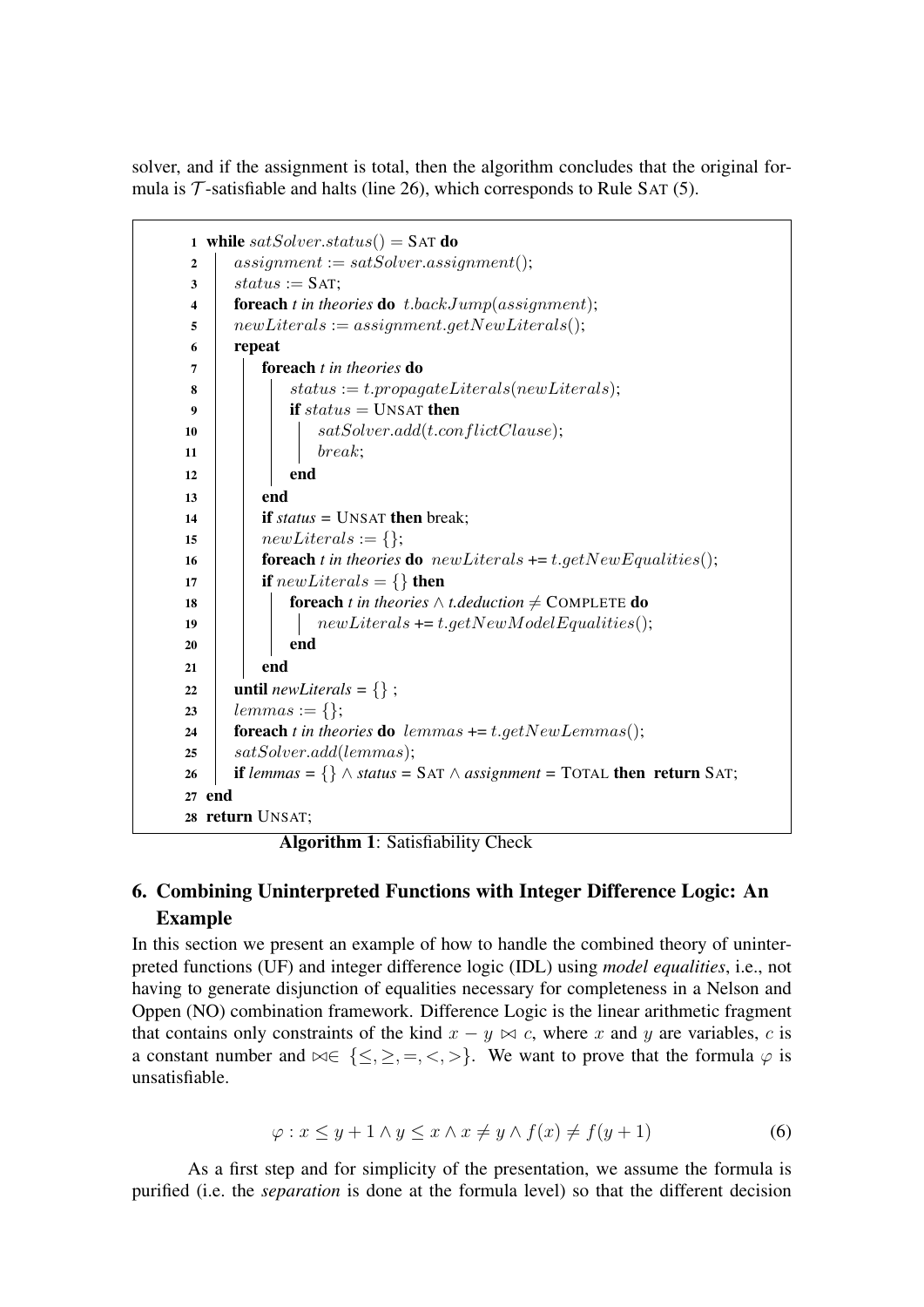procedures only get literals with symbols from their theory. The obtained formula is  $\varphi'$ , and each different atom is attributed to a propositional variable *p<sup>i</sup>* .

$$
\varphi': \overbrace{v_1 = y + 1}^{p_1} \wedge \overbrace{x \leq v_1}^{p_2} \wedge \overbrace{y \leq x}^{p_3} \wedge \overbrace{x \neq y}^{p_4} \wedge \overbrace{f(x) \neq f(v_1)}^{p_5} \tag{7}
$$

Figure 2 can be used to trace the status of the algorithm during its application to this problem. We use the symbols  $p_i$  to represent the constraints and compact the figure. We also consider that  $\neg(a = b)$  is  $a \neq b$ ,  $\neg(a \leq b)$  is  $a > b$ , and  $\neg(a > b)$  is  $a < b$ .

|                | Formula                                                     | Assignment                     | Decision procedures                                                      |
|----------------|-------------------------------------------------------------|--------------------------------|--------------------------------------------------------------------------|
|                |                                                             |                                |                                                                          |
| $\overline{1}$ | $p_1 \wedge p_2 \wedge p_3 \wedge \neg p_4 \wedge \neg p_5$ | $\{p_1, p_2, p_3,$             | $\mathcal{T}_1 : \{\neg p_4, \neg p_5\}$                                 |
|                |                                                             | $\neg p_4, \neg p_5$ }         | $\mathcal{T}_2$ : { $p_1, p_2, p_3, \neg p_4$ }                          |
| 1.1            |                                                             |                                | $\mathcal{T}_1 : \{\neg p_4, \neg p_5, p_6\}$                            |
|                |                                                             |                                | $\mathcal{T}_2$ : { $p_1, p_2, p_3, \neg p_4, p_6$ }                     |
| 2              | $p_1 \wedge p_2 \wedge p_3 \wedge \neg p_4 \wedge \neg p_5$ | $\{p_1, p_2, p_3,$             | $\mathcal{T}_1 : \{\neg p_4, \neg p_5, \neg p_6\}$                       |
|                | $\wedge (p_5 \vee \neg p_6)$                                | $\neg p_4, \neg p_5, \neg p_6$ | $\mathcal{T}_2$ : { $p_1, p_2, p_3, \neg p_4, \neg p_6$ }                |
| 3              | $p_1 \wedge p_2 \wedge p_3 \wedge \neg p_4 \wedge \neg p_5$ | $\{p_1, p_2, p_3, \neg p_4,$   | $\mathcal{T}_1 : \{\neg p_4, \neg p_5, \neg p_6\}$                       |
|                | $\wedge (p_5 \vee \neg p_6)$                                | $\neg p_5, \neg p_6, \neg p_7$ | $\mathcal{T}_2$ : { $p_1, p_2, p_3, \neg p_4, \neg p_6, \neg p_7$ }      |
|                | $\wedge (p_6 \vee \neg p_2 \vee \neg p_7)$                  |                                |                                                                          |
| 3.1            |                                                             |                                | $\mathcal{T}_1 : \{\neg p_4, \neg p_5, \neg p_6, p_4\}$                  |
|                |                                                             |                                | $\mathcal{T}_2$ : { $p_1, p_2, p_3, \neg p_4, \neg p_6, \neg p_7, p_4$ } |
| $\overline{4}$ | $p_1 \wedge p_2 \wedge p_3 \wedge \neg p_4 \wedge \neg p_5$ |                                |                                                                          |
|                | $\wedge (p_5 \vee \neg p_6)$                                |                                |                                                                          |
|                | $\wedge (p_6 \vee \neg p_2 \vee \neg p_7)$                  |                                |                                                                          |
|                | $\wedge (p_4 \vee p_7 \vee \neg p_1 \vee \neg p_3)$         |                                |                                                                          |
|                | $\Rightarrow$ UNSAT                                         |                                |                                                                          |

#### **Figure 2. An example combining UF and IDL.**

State 1 corresponds to the computation by the SAT-solver of a propositional assignment  $\Gamma$  of the formula. The constraints from  $\Gamma$  are propagated to the decision procedures to check for theory consistency.  $\mathcal{T}_1$  and  $\mathcal{T}_2$  are the decision procedures for UF and IDL, respectively. At this point, no equality can be generated and the process would end if there were only convex theories involved.

However, IDL is non-convex. Two approaches are possible here: generate a disjunction of equalities, as proposed in Section 4.2 or a model equality, a new approach proposed in Section 4.3 and adopted in Algorithm 1. A difference logic solver based on graph algorithms (see e.g. [Lahiri and Musuvathi 2006]) can generate one model easily. In a consistent model we would have values such as  $x = 0$ ,  $y = -1$  and  $v_1 = 0$ , so the *model equality*  $x = v_1$  (abstracted to proposition  $p_6$ ) is generated and propagated to all decision procedures. State 1.1 is then reached, and a contradiction is found in the UF engine, as the conjunction  $x = v_1 \wedge f(x) \neq f(v_1)$  is unsatisfiable.

The conflict clause  $p_5 \vee \neg p_6$  is added to the SAT-solver and a second iteration of the main loop is necessary. The algorithm reaches State 2, where a new assignment is generated. The decision procedures backtrack to the previous satisfiable state, i.e., just before propagating the model equality  $x = v_1$  (i.e.  $p_6$ ). The set of literals is thus incremented with literal  $\neg p_6$  (i.e.  $x \neq v_1$ ) which is dispatched to both decision procedures. No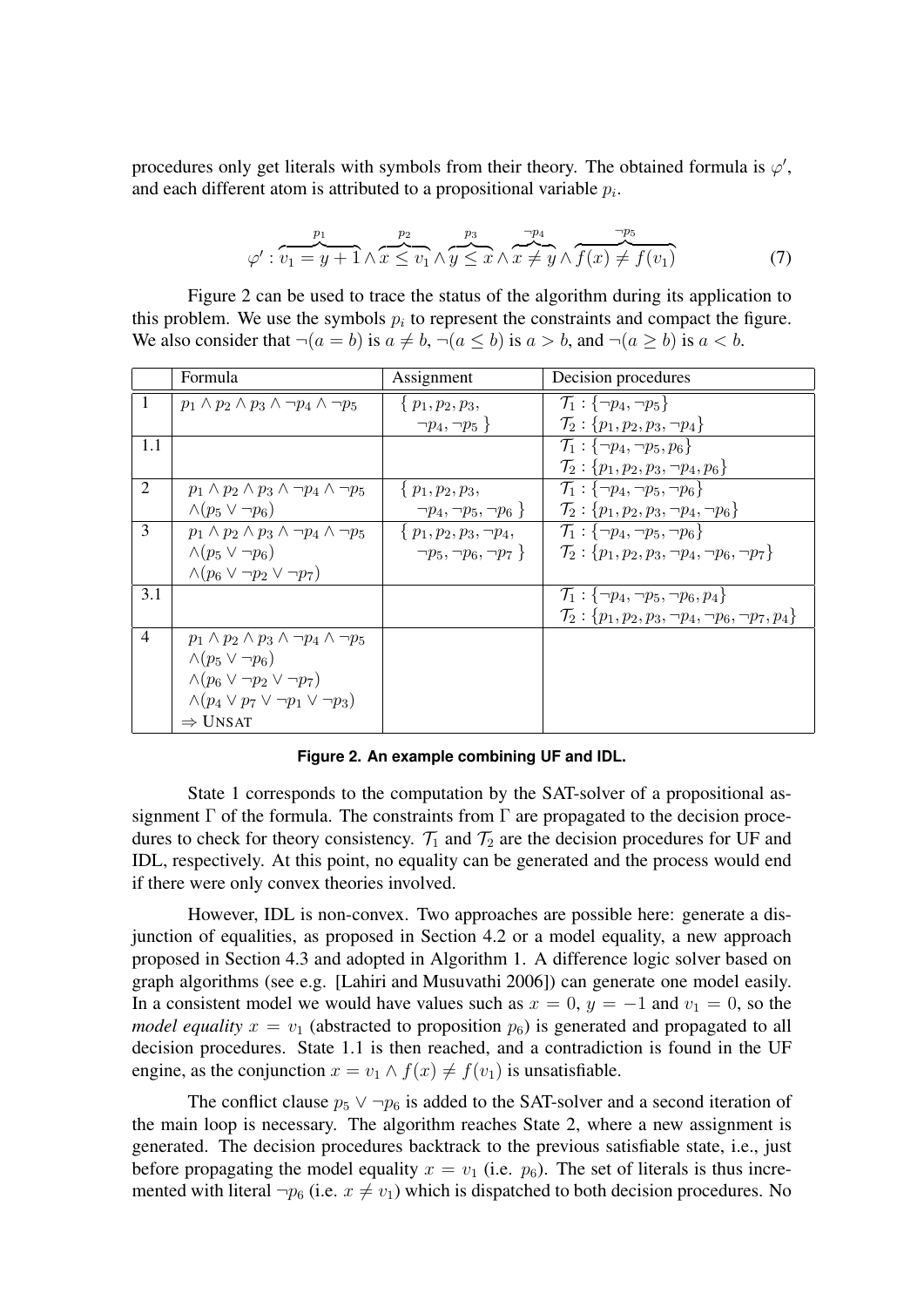contradiction or equality is generated, but IDL finds that the current assignment conflicts with the previously generated model equality. To remedy this situation, the IDL decision procedure generates a *lemma*:  $(x = v_1) \vee (x > v_1) \vee (x < v_1)$ . The lemma is incorporated to the SAT-solver. This results in the creation of a new propositional variable  $p_7$ corresponding to the atom  $v_1 \leq x$ .

The lemma is incorporated by the SAT-solver and the main loop is thus iterated a third time, the algorithm reaching State 3. A new assignment is generated, resulting in the addition of a new literal  $\neg p_7$  (i.e.  $\neg v_1 \leq x$ , or  $x \leq v_1$ ), which is propagated to the decision procedure for IDL. This decision procedure is then in condition to deduce the *equality between shared variables*  $x = y$  from  $x < v_1$ ,  $v_1 = y + 1$  and  $y \leq x$ . The algorithm reaches then State 3.1, where this equality has been propagated to the decision procedure for UF, which detects the conflict  $x \neq y \land x = y$ , so the assignment is once again considered theory inconsistent. The corresponding conflict clause is generated  $(p_4 \lor p_7 \lor \neg p_1 \lor \neg p_3)$  and added to the SAT-solver.

At that point, State 4, the SAT-solver concludes there is no more assignment that makes the current formula propositionally true. Therefore, the problem is unsatisfiable.

## 7. Conclusion

In this paper, we presented a new approach to combine decision procedures, based on the generation of model equalities. The originality is that the combination maintains the completeness property of the classic approach if the decision procedures have the capability to generate model equalities instead of disjunction of equalities. In practice, this new requirement is often much simpler to implement than the original one. We also proposed a simple abstract framework to reason about SMT-solvers and applied it to show the completeness of our approach based on the generation and propagation of model equalities. This approach inherits model-based guessing from [de Moura and Bjørner 2008a], and the interaction of decision procedures through the SAT-solver from [Barrett et al. 2006].

We aim to provide an implementation that is easily integrated in other deduction tools such as Isabelle [Nipkow et al. 2002], Coq [Huet et al. 2004], HOL [Gordon and Melham 1993] or HOL-light [Harrison 1996]. For this, it is necessary to provide detailed proofs. The present approach is particularly suitable, since it makes a clear distinction between the propositional reasoning and the theory reasoning. Propositional reasoning steps as well as equality propagating steps consist in propositional resolution steps. The reasoning steps for equality deduction and conflicts are specific to theories.

Since the bottleneck of the cooperation between proof assistants and SMTsolvers is not the efficiency of the SMT-solvers, our focus has not been much directed towards the efficiency of our implementation. In particular, we do not implement theory propagation (see for instance [Nieuwenhuis and Oliveras 2005]). However, we observed that for the specific QF UFIDL benchmarks reported to work particularly well for [de Moura and Bjørner 2008a], our implementation works as fast as in Z3 [de Moura and Bjørner 2008b].

Future works include applying this technique to other decidable fragments (for instance full linear arithmetic on integer and reals). Also, our implementation includes a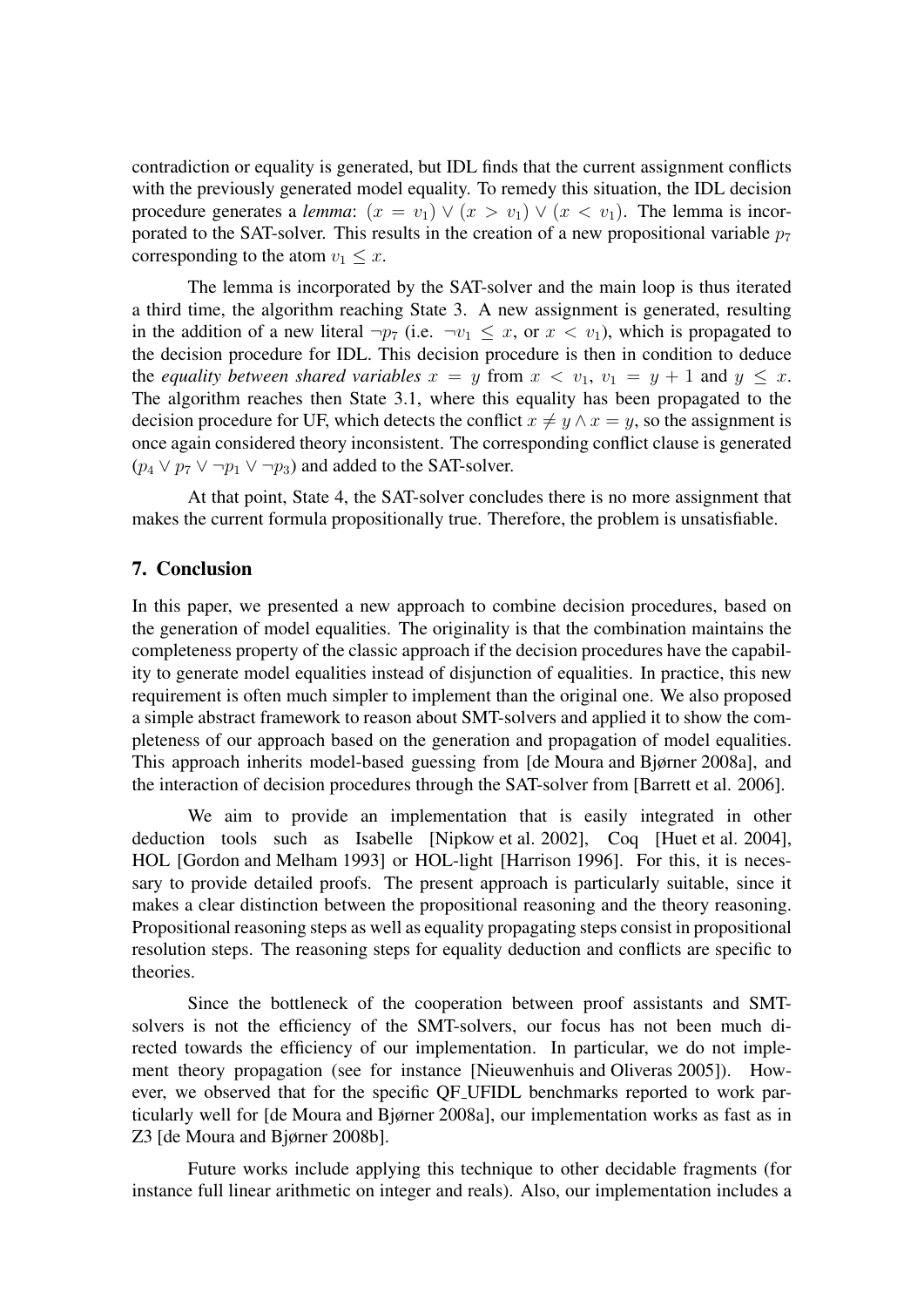full-featured first-order theorem prover that handles user theories. We will then investigate the benefits of our framework in presence of such user defined theories.

#### References

- Abadi, M. and Lamport, L. (1988). The existence of refinement mappings. Technical Report 29, DEC/SRC.
- Abrial, J.-R. (1996). *The B-Book: Assigning Programs to Meanings*. Cambridge University Press.
- Barrett, C., Nieuwenhuis, R., Oliveras, A., and Tinelli, C. (2006). Splitting on demand in SAT modulo theories. In Hermann, M. and Voronkov, A., editors, *Proc. 13th Int'l Conf. on Logic for Programming, Artificial Intelligence, and Reasoning (LPAR)*, volume 4246 of *Lecture Notes in Computer Science*, pages 512–526. Springer.
- Barsotti, D., Nieto, L. P., and Tiu, A. (2007). Verification of clock synchronization algorithms: experiments on a combination of deductive tools. *Form. Asp. Comput.*, 19(3):321–341.
- Bruttomesso, R., Cimatti, A., Franzén, A., Griggio, A., and Sebastiani, R. (2006). Delayed theory combination vs. nelson-oppen for satisfiability modulo theories: A comparative analysis. In Hermann, M. and Voronkov, A., editors, *Proc. 13th Int'l Conf. on Logic for Programming, Artificial Intelligence, and Reasoning (LPAR)*, volume 4246 of *Lecture Notes in Computer Science*, pages 527–541. Springer.
- Cornélio, M., Cavalcanti, A., and Sampaio, A. (2004). Refactoring towards a layered architecture. In *Proc. Brazilian Symposium on Formal Methods (SBMF 2004)*, pages 199–216.
- de Moura, L. and Bjørner, N. (2008a). Model-based theory combination. *Electr. Notes Theor. Comput. Sci*, 198(2):37–49.
- de Moura, L. and Bjørner, N. (2008b). Z3: An efficient SMT solver. In *Proc. Conf. on Tools and Algorithms for the Construction and Analysis of Systems (TACAS)*, volume 4963 of *Lecture Notes in Computer Science*, pages 337–340. Springer.
- Gordon, M. J. C. and Melham, T. F., editors (1993). *Introduction to HOL: A theorem proving environment for higher order logic*. Cambridge University Press.
- Harrison, J. (1996). HOL light: A tutorial introduction. In Srivas, M. and Camilleri, A., editors, *Proc. First International Conference on Formal Methods in Computer-Aided Design (FMCAD'96)*, volume 1166 of *Lecture Notes in Computer Science*, pages 265– 269. Springer-Verlag.
- Huet, G., Kahn, G., and Paulin-Mohring, C. (2004). *The Coq Proof Assistant A tutorial, Version 8.0*.
- Lahiri, S. K. and Musuvathi, M. (2005). An efficient decision procedure for UTVPI constraints. In Gramlich, B., editor, *Proc. Int'l Workshop Frontiers of Combining Systems (FroCoS) 2005*, volume 3717 of *Lecture Notes in Computer Science*, pages 168–183. Springer.